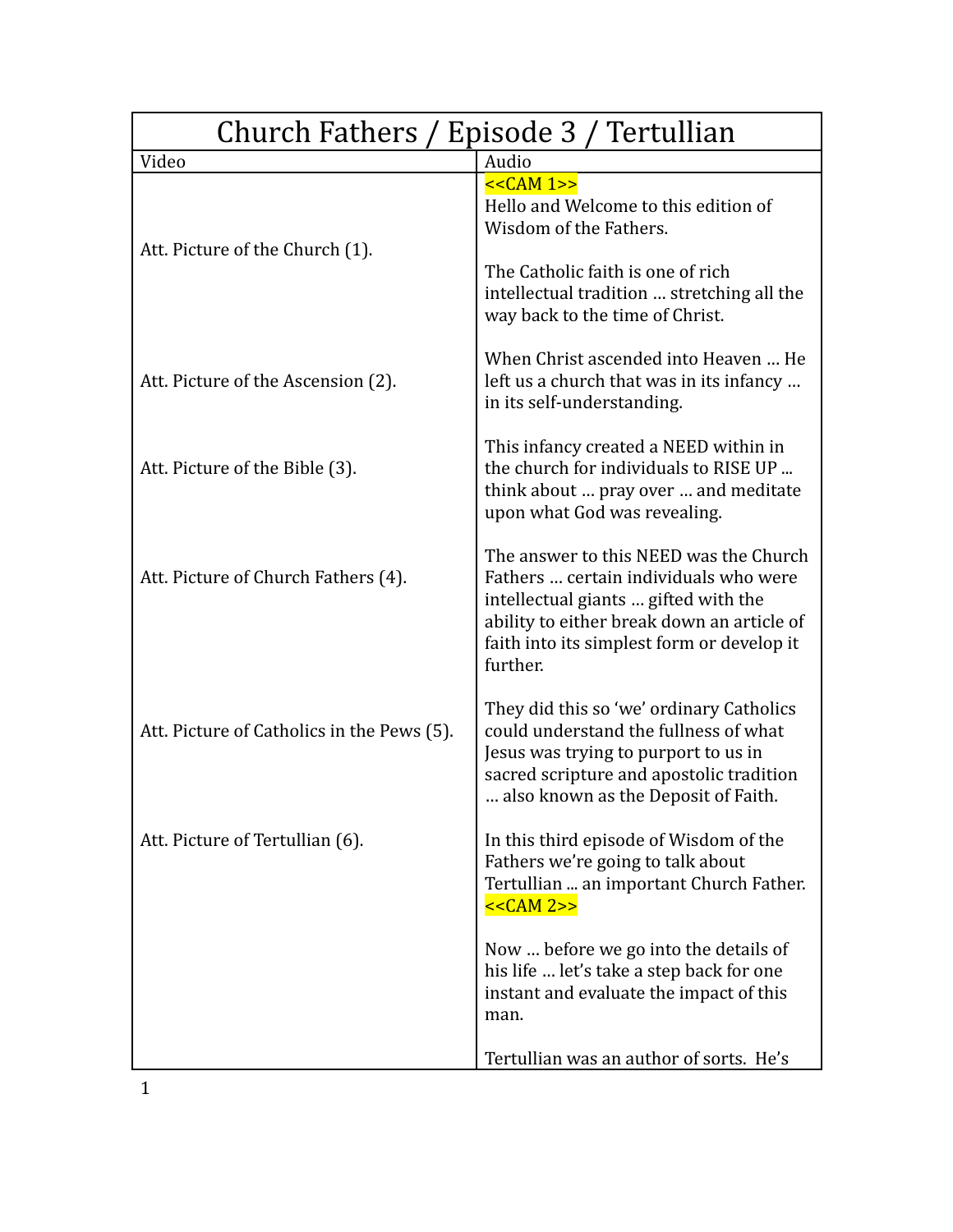|                                                                                                                     | predominantly known for his apologetic<br>and theological works. He wrote on a<br>number of topics that include the Trinity<br>Christology  ecclesiology  and<br>sacramental theology. As we can see<br>he's sort of a Christian polymath.                                            |
|---------------------------------------------------------------------------------------------------------------------|---------------------------------------------------------------------------------------------------------------------------------------------------------------------------------------------------------------------------------------------------------------------------------------|
| Att. Type on "The blood of the martyrs is<br>the seed of the Church" and "What has<br>Athens to do with Jerusalem?" | In the course of his writings  he coined<br>two famous phrases "the blood of the<br>martyrs is the seed of the Church" and<br>"what has Athens to do with Jerusalem?"                                                                                                                 |
| Att. Type on "The Father of Latin<br>Christianity" and "The Founder of<br>Western Theology."                        | After his death  Tertullian was given<br>such titles as "The Father of Latin<br>Christianity" and "The Founder of<br>Western theology." He is also regarded<br>as one of the most quotable early Church<br>Fathers.                                                                   |
|                                                                                                                     | The Life of Tertullian                                                                                                                                                                                                                                                                |
| Att. Picture of Tertullian (7).<br>Att. Picture of Centurion (12).                                                  | $<<CAM 1>>$<br>Tertullian was born in 160 A.D to pagan<br>parents. He spent most of his childhood<br>in North Africa. His father was a<br>centurion in the proconsular service.                                                                                                       |
| Att. Type on  "Literature  Rhetoric<br>and Law."                                                                    | He was educated in literature  rhetoric<br>and law. With this background,  he<br>became a scholar and a lawyer and<br>wrote at least three works in Greek. He<br>was also fluent in Latin.                                                                                            |
| Att. Picture of North Africa (8).                                                                                   | Tertullian was a pagan well into the<br>latter part of his adulthood. His<br>conversion to Christianity took place<br>around 197  at the age of 37  while in<br>North Africa. As a result of his<br>conversion  he became a priest for the<br>Church of Carthage in 200. $<<$ CAM 2>> |
| Att. Picture of Tertullian (6).                                                                                     | At 46  he joined the Montanist sect.<br>Unfortunately, Tertullian then completely<br>separated from the Christian Church in<br>circa 212 around the age of 52.                                                                                                                        |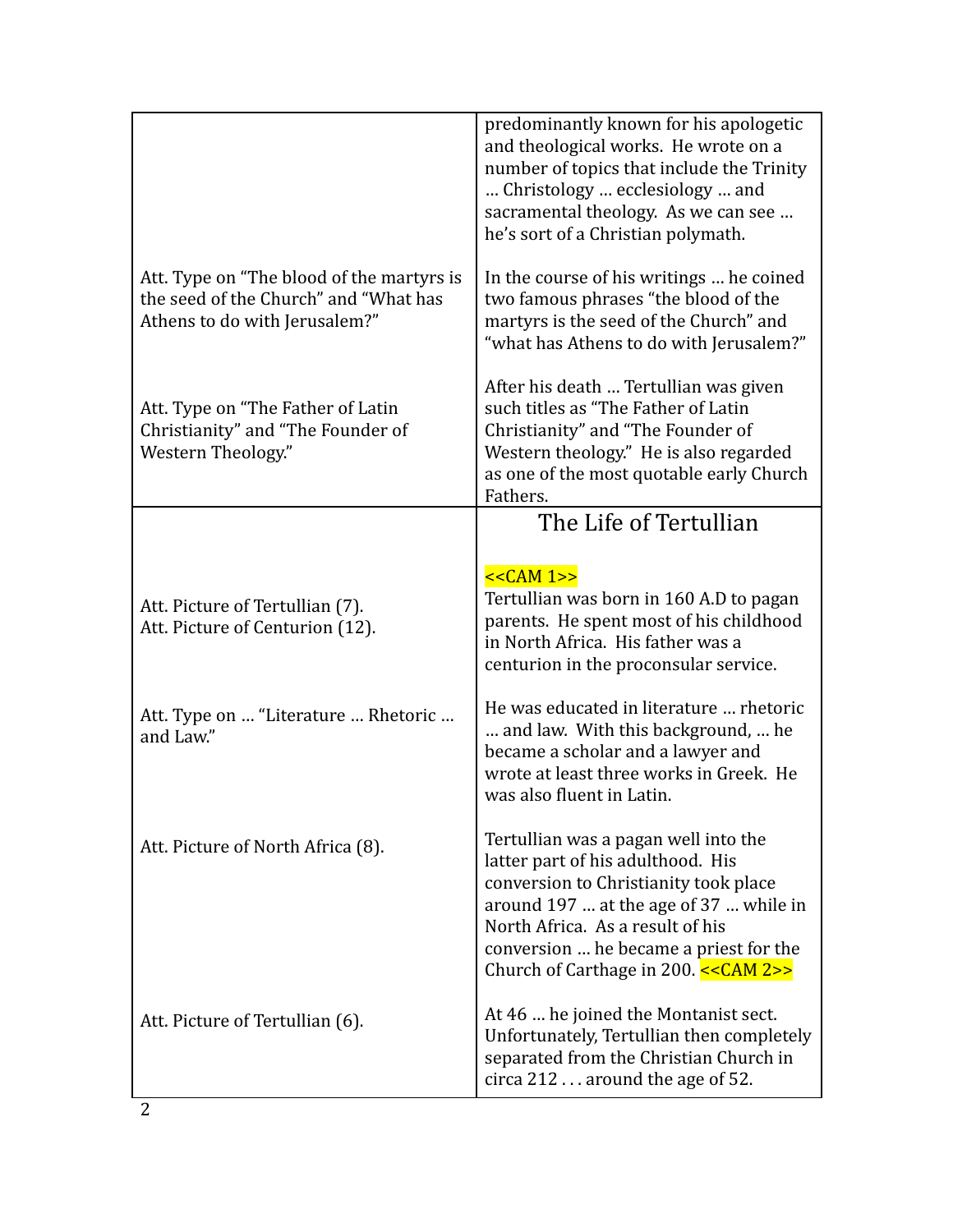|                                                                                            | Tertullian fell under the influence of<br>montanism  founded by Montanus of<br>Phrygia in the 2nd-century. Montanus<br>spouted that the Holy Spirit dwelled<br>within him making him an instrument<br>for guiding men in the ways of<br>Christianity.                                                                                                                                                                                          |
|--------------------------------------------------------------------------------------------|------------------------------------------------------------------------------------------------------------------------------------------------------------------------------------------------------------------------------------------------------------------------------------------------------------------------------------------------------------------------------------------------------------------------------------------------|
| Att. Picture of St. Augustine (9).                                                         | Tertullian  however  was not a<br>Montanist for very long  he left the sect<br>and founded his own faction called the<br>Tertullianists. Tertullianism was a form<br>of Montanism and opposed second<br>marriages and absolution of penitents.<br>He left Montanisism after finding it to be<br>too lackadaisical. It is interesting to note<br>that the Tertullianists were later<br>reconciled to the Church by St.<br>Augustine. << CAM 1>> |
| Att. Picture of Tertullian (10).<br>Att. Picture of Trinity (11).                          | Tertullian died in 225  at the age of 65<br>separated from the Church. After his<br>death  he became known as a prolific<br>early Christian author  a distinguished<br>early Christian apologist  and a<br>polemicist against heresy. He is perhaps<br>most famous for being the oldest Latin<br>writer to use the term Trinity. He is also<br>responsible for the formula  one<br>person in two natures.                                      |
|                                                                                            | Now that we have an understanding of<br>who Tertullian was  let's take a look at<br>what he had to say about apostolic<br>succession. << CAM 2>>                                                                                                                                                                                                                                                                                               |
|                                                                                            | Tertullian on Apostolic<br>Succession                                                                                                                                                                                                                                                                                                                                                                                                          |
| Att. Granite Background (for all quotes);<br>change color of background for each<br>quote. | "[The apostles] founded churches in<br>every city, from which all the other                                                                                                                                                                                                                                                                                                                                                                    |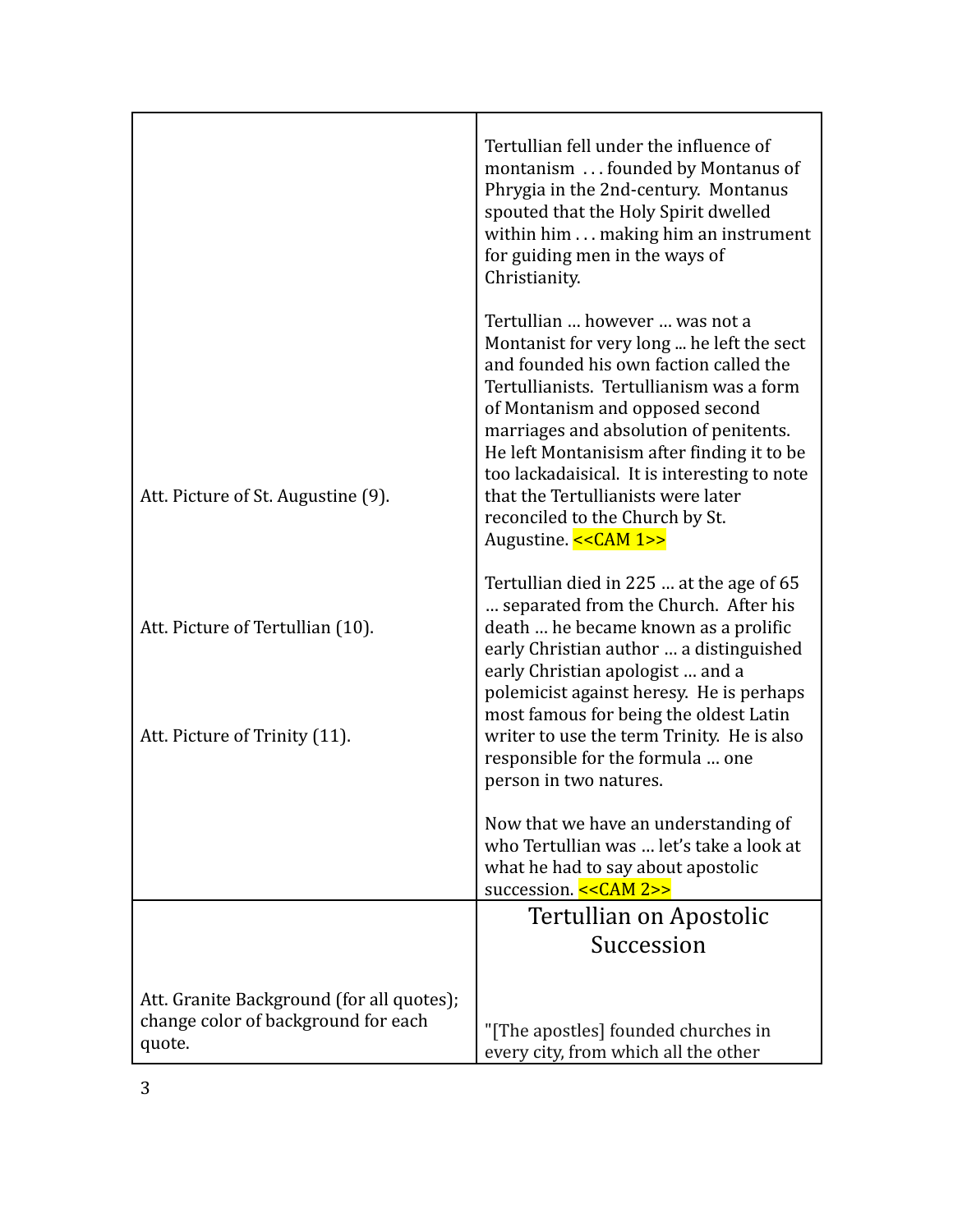| churches, one after another, derived the<br>tradition of the faith, and the seeds of<br>doctrine, and are every day deriving<br>them, that they may become churches.<br>Indeed, it is on this account only that<br>they will be able to deem themselves<br>apostolic, as being the offspring of<br>apostolic churches. Every sort of thing<br>must necessarily revert to its original for<br>its classification. Therefore the churches,<br>although they are so many and so great,<br>comprise but the one primitive Church,<br>[founded] by the apostles, from which<br>they all [spring]. In this way, all are<br>primitive, and all are apostolic, while<br>they are all proved to be one in unity"<br>(Demurrer Against the Heretics 20 [A.D.<br>200]).                                                                                                                                                                                                                                                                                                          |
|-----------------------------------------------------------------------------------------------------------------------------------------------------------------------------------------------------------------------------------------------------------------------------------------------------------------------------------------------------------------------------------------------------------------------------------------------------------------------------------------------------------------------------------------------------------------------------------------------------------------------------------------------------------------------------------------------------------------------------------------------------------------------------------------------------------------------------------------------------------------------------------------------------------------------------------------------------------------------------------------------------------------------------------------------------------------------|
| "[W] hat it was which Christ revealed to<br>them [the apostles] can, as I must here<br>likewise prescribe, properly be proved in<br>no other way than by those very<br>churches which the apostles founded in<br>person, by declaring the gospel to them<br>directly themselves If then these<br>things are so, it is in the same degree<br>manifest that all doctrine which agrees<br>with the apostolic churches-those<br>molds and original sources of the faith<br>must be reckoned for truth, as<br>undoubtedly containing that which the<br>churches received from the apostles, the<br>apostles from Christ, [and] Christ from<br>God. Whereas all doctrine must be<br>prejudged as false which savors of<br>contrariety to the truth of the churches<br>and apostles of Christ and God. It<br>remains, then, that we demonstrate<br>whether this doctrine of ours, of which<br>we have now given the rule, has its origin<br>in the tradition of the apostles, and<br>whether all other doctrines do not ipso<br><i>facto</i> proceed from falsehood" (ibid., |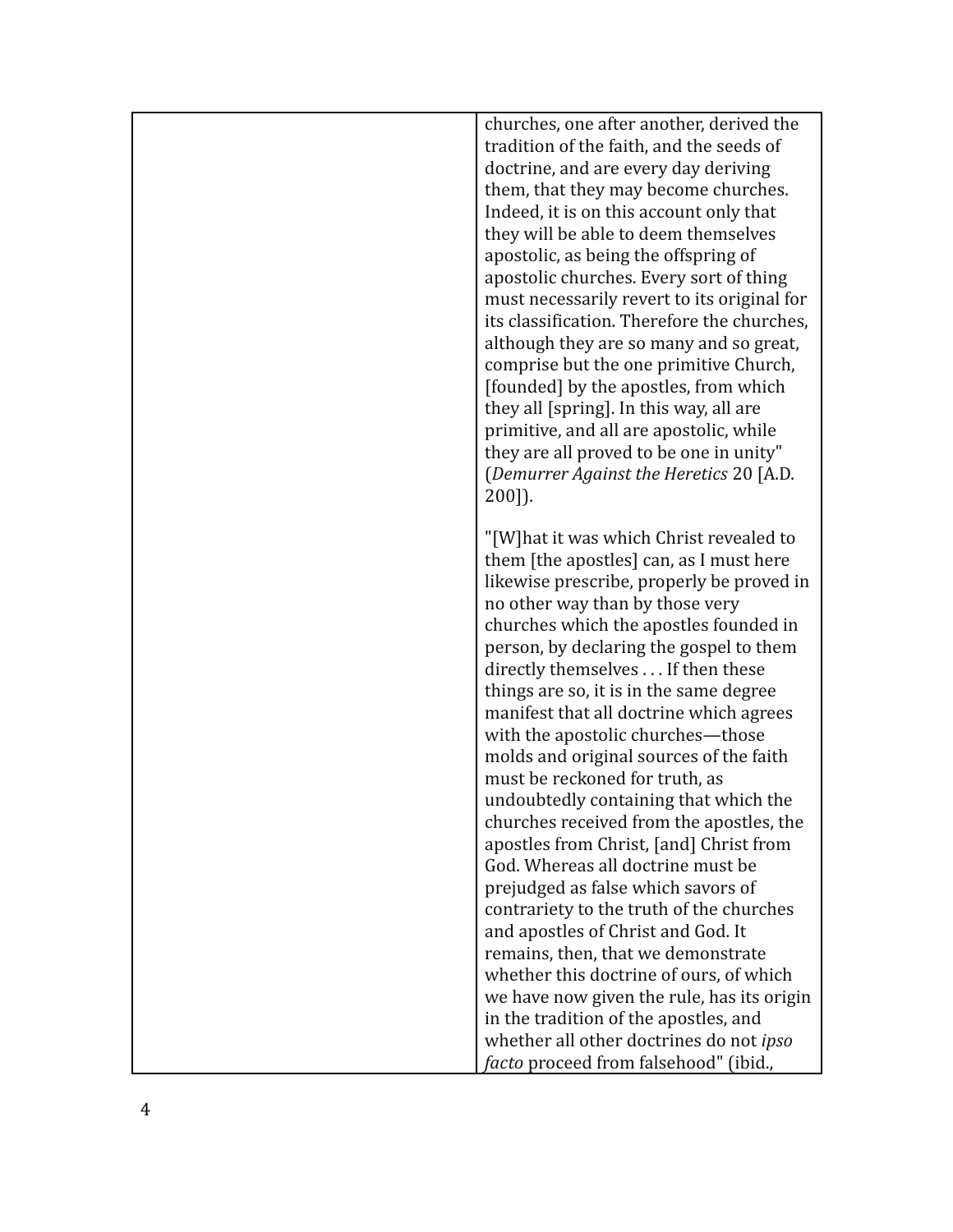| 21).                                                                                                                                                                                                                                                                                                                                                                                                                                                                                                                                                                                                                                                                                                                                                                                                                                                                                                                                                                 |
|----------------------------------------------------------------------------------------------------------------------------------------------------------------------------------------------------------------------------------------------------------------------------------------------------------------------------------------------------------------------------------------------------------------------------------------------------------------------------------------------------------------------------------------------------------------------------------------------------------------------------------------------------------------------------------------------------------------------------------------------------------------------------------------------------------------------------------------------------------------------------------------------------------------------------------------------------------------------|
| "But if there be any [heresies] which are<br>bold enough to plant [their origin] in the<br>midst of the apostolic age, that they may<br>thereby seem to have been handed down<br>by the apostles, because they existed in<br>the time of the apostles, we can say: Let<br>them produce the original records of<br>their churches; let them unfold the roll of<br>their bishops, running down in due<br>succession from the beginning in such a<br>manner that [their first] bishop shall be<br>able to show for his ordainer and<br>predecessor some one of the apostles or<br>of apostolic men-a man, moreover, who<br>continued steadfast with the apostles.<br>For this is the manner in which the<br>apostolic churches transmit their<br>registers: as the church of Smyrna, which<br>records that Polycarp was placed therein<br>by John; as also the church of Rome,<br>which makes Clement to have been<br>ordained in like manner by Peter" (ibid.,<br>32). |
| "But should they even effect the<br>contrivance [of composing a succession<br>list for themselves], they will not<br>advance a step. For their very doctrine,<br>after comparison with that of the<br>apostles [as contained in other<br>churches], will declare, by its own<br>diversity and contrariety, that it had for<br>its author neither an apostle nor an<br>apostolic man; because, as the apostles<br>would never have taught things which<br>were self-contradictory" (ibid.).                                                                                                                                                                                                                                                                                                                                                                                                                                                                           |
| "Then let all the heresies, when<br>challenged to these two tests by our<br>apostolic Church, offer their proof of how<br>they deem themselves to be apostolic.<br>But in truth they neither are so, nor are                                                                                                                                                                                                                                                                                                                                                                                                                                                                                                                                                                                                                                                                                                                                                         |